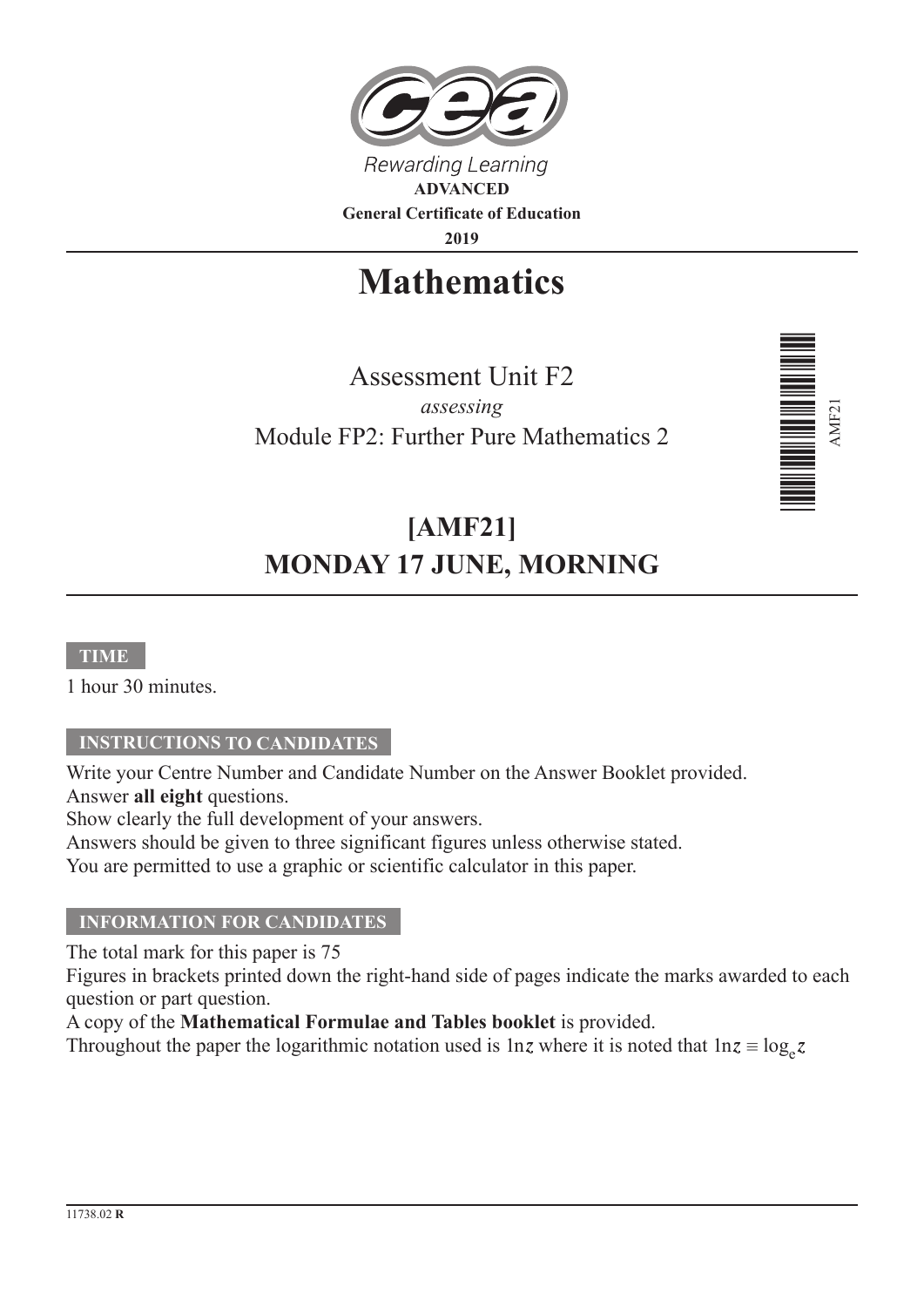**Answer all eight questions.**

### **Show clearly the development of your answers.**

### **Answers should be given to three significant figures unless otherwise stated.**

**1** Find, in terms of  $n$ , the sum of the series

$$
1^2 - 2^2 + 3^2 - 4^2 + \dots + (2n - 1)^2 - (2n)^2 \tag{4}
$$

**2** Find, in radians, the general solution of the equation

$$
6\tan^2\theta = 4\sin^2\theta + 1\tag{6}
$$

**3** The sequence  $u_1$ ,  $u_2$ ,  $u_3$ , .......... is defined by

$$
u_1 = 3 \qquad u_{n+1} = 4u_n + 1
$$

Using mathematical induction, prove that

$$
u_n = \frac{1}{3} [5(2^{2n-1}) - 1] \quad \text{for all } n \ge 1
$$
 [5]

**4 (i)** Obtain the general solution of the differential equation

$$
\tan x \frac{dy}{dx} + y = \sin x \tan x \tag{6}
$$

(ii) Hence find the particular solution, given that 
$$
y = \frac{1}{2\sqrt{2}}
$$
 when  $x = \frac{\pi}{4}$  [2]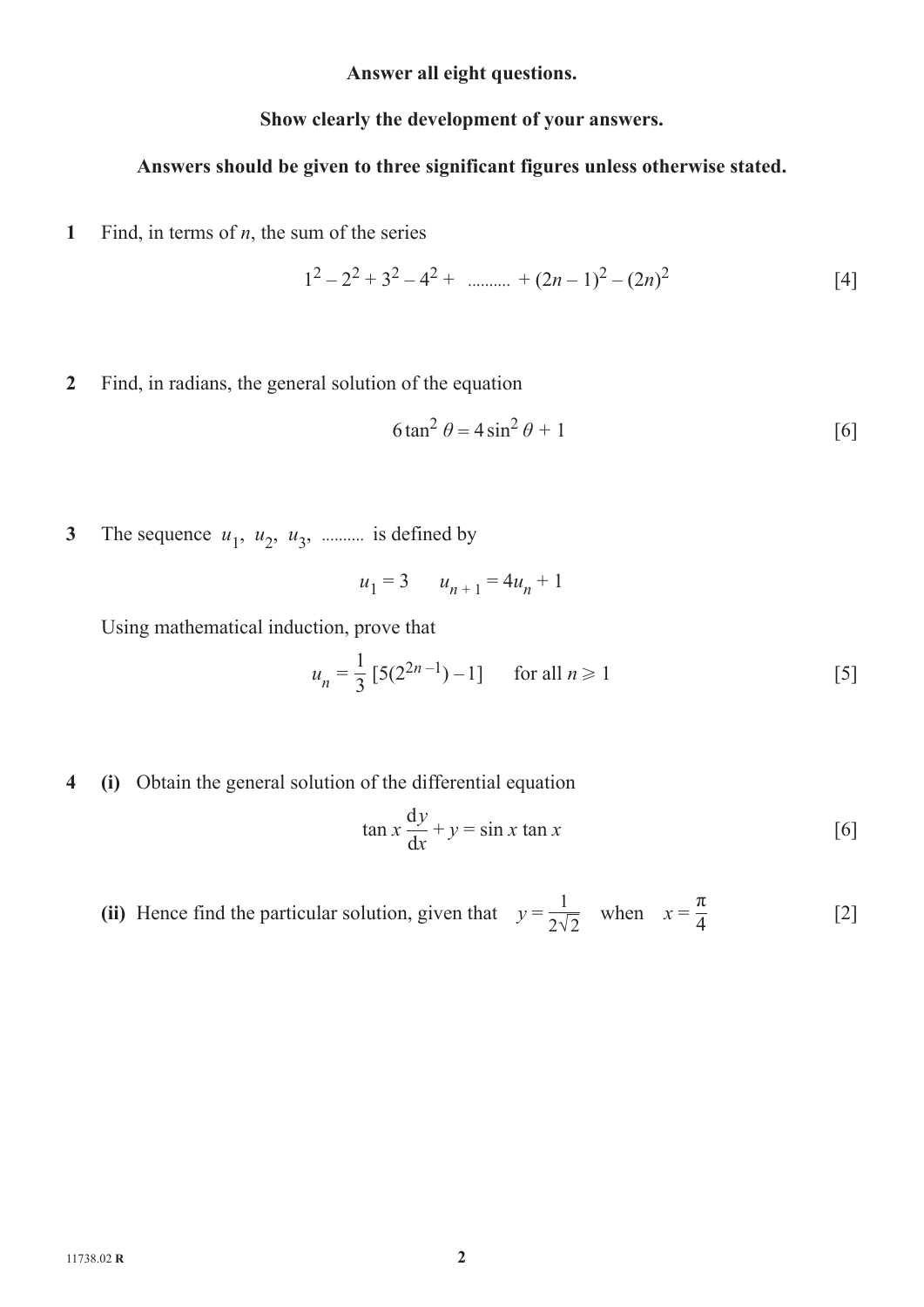**5 (i)** Using partial fractions, show that

$$
\frac{7x+4}{(1-3x^2)(2+3x)} \equiv \frac{2x+1}{(1-3x^2)} + \frac{2}{(2+3x)}
$$
 [5]

**(ii)** Hence find a series expansion for

$$
\frac{7x+4}{(1-3x^2)(2+3x)}
$$

up to and including the term in  $x^3$  [5]

**(iii)** Find the range of values of *x* for which this expansion is valid. [3]

**6 (a)** One root of the equation

$$
z^3 + az^2 + bz - 20 = 0
$$

is  $2 + i$ , where *a* and *b* are integers.

| Find the other two roots and the values of a and b. |  |
|-----------------------------------------------------|--|
|-----------------------------------------------------|--|

**(b) (i)** Solve the equation

$$
z^6 = 64
$$

 $\frac{1}{2}$  giving your answers in  $re^{i\theta}$  form. [5]

 **(ii)** Sketch on an Argand diagram the hexagon whose vertices represent the solutions to

$$
z^6 = 64
$$
 [2]

**(iii)** State the length of the sides of this regular hexagon. [1]